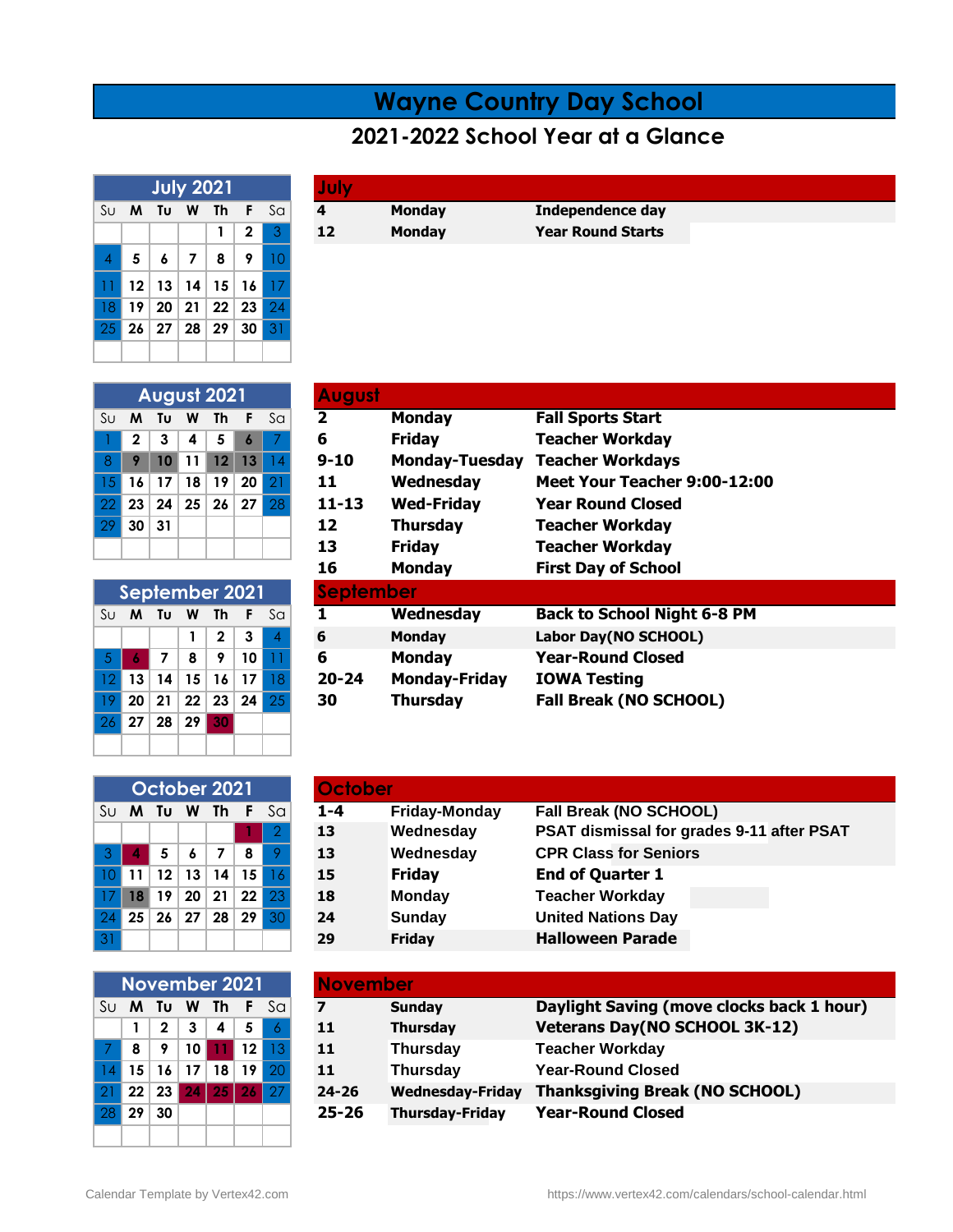| December 2021 |   |    |              |                                        |     |    |  |  |  |  |  |
|---------------|---|----|--------------|----------------------------------------|-----|----|--|--|--|--|--|
| $\rm S\sigma$ |   |    |              | M Tu W Th F                            |     | Sa |  |  |  |  |  |
|               |   |    | $\mathbf{1}$ | $\overline{2}$                         | ∣3  |    |  |  |  |  |  |
| 5.            | 6 | 78 |              | - 9                                    | -10 |    |  |  |  |  |  |
|               |   |    |              | $\overline{12}$ 13   14   15   16   17 |     | 18 |  |  |  |  |  |
| 19.           |   |    |              | $20 \mid 21 \mid 22 \mid 23 \mid 24$   |     | 25 |  |  |  |  |  |
| 26            |   |    |              | $27$ 28 29 30                          | -31 |    |  |  |  |  |  |
|               |   |    |              |                                        |     |    |  |  |  |  |  |

|     | January 2022 |    |   |                                      |  |                  |  |  |  |  |  |  |
|-----|--------------|----|---|--------------------------------------|--|------------------|--|--|--|--|--|--|
| Su  |              |    |   | <b>M</b> Tu W Th F Sa                |  |                  |  |  |  |  |  |  |
|     |              |    |   |                                      |  |                  |  |  |  |  |  |  |
| 2   | Q            | 4. | 5 | 67                                   |  | 8                |  |  |  |  |  |  |
| 9.  | 10           |    |   | $11 \mid 12 \mid 13 \mid 14 \mid 15$ |  |                  |  |  |  |  |  |  |
| 16  |              |    |   | $17$ 18 19 20 21                     |  | $\vert 22 \vert$ |  |  |  |  |  |  |
| 23. |              |    |   | 24 25 26 27 28 29                    |  |                  |  |  |  |  |  |  |
| 30  | 31           |    |   |                                      |  |                  |  |  |  |  |  |  |

|                |    |    |    | December 2021 |    |    |           | <b>December</b>         |                                            |  |  |  |  |
|----------------|----|----|----|---------------|----|----|-----------|-------------------------|--------------------------------------------|--|--|--|--|
| Sul            | M  | Tu | W  | Th.           | F. | Sa | 14        | <b>Tuesday</b>          | <b>End of Quarter 2</b>                    |  |  |  |  |
|                |    |    |    | $\mathbf{2}$  | 3  | 4  | 15        | Wednesday               | <b>English Exam 8-10am</b>                 |  |  |  |  |
| $\overline{5}$ | 6  | 7  | 8  | 9             | 10 |    | 16        | <b>Thursday</b>         | <b>Math Exam 8-10am</b>                    |  |  |  |  |
| 12             | 13 | 14 | 15 | 16            | 17 | 18 | 17        | <b>Friday</b>           | <b>History Exam 8-10am</b>                 |  |  |  |  |
| 19             | 20 | 21 | 22 | 23            | 24 | 25 | 20        | <b>Monday</b>           | Spanish Exam 8-10am, Science Exam 11am-1pm |  |  |  |  |
| 26             | 27 | 28 | 29 | 30            | 31 |    | 21        | <b>Tuesday</b>          | <b>Grades 3K-6 Half Day</b>                |  |  |  |  |
|                |    |    |    |               |    |    | $22 - 31$ | <b>Wed-Friday</b>       | <b>Christmas Break (NO SCHOOL)</b>         |  |  |  |  |
|                |    |    |    |               |    |    |           | 22-24,31 Wed-Friday     | <b>Year-Round Closed</b>                   |  |  |  |  |
|                |    |    |    | January 2022  |    |    |           | January                 |                                            |  |  |  |  |
| Sul            | м  | Tu | W  | <b>Th</b>     |    | Sa | $1 - 4$   | <b>Saturday-Tuesday</b> | <b>Christmas Break (NO SCHOOL)</b>         |  |  |  |  |
|                |    |    |    |               |    |    | 5         | Wednesday               | <b>Back to School</b>                      |  |  |  |  |
| $\overline{2}$ | 3  |    | 5  | 6             |    | 8  | 17        | <b>Monday</b>           | Martin Luther King Day (NO SCHOOL)         |  |  |  |  |

|     | <b>February 2022</b>                                  |                 |                |                         |    |    |  |  |  |  |  |  |
|-----|-------------------------------------------------------|-----------------|----------------|-------------------------|----|----|--|--|--|--|--|--|
| Su  | <b>Th</b><br>-F<br>S <sub>G</sub><br>M Tu<br><b>W</b> |                 |                |                         |    |    |  |  |  |  |  |  |
|     |                                                       | 1               | $\overline{2}$ | $\overline{\mathbf{3}}$ | 4  | 5. |  |  |  |  |  |  |
| 6   | $\overline{\mathbf{z}}$                               | 8               | 9              | 10                      | 11 | 12 |  |  |  |  |  |  |
| 13. | 14                                                    | 15              | 16             | 17                      | 18 | 19 |  |  |  |  |  |  |
| 20  | 21                                                    | 22 <sub>2</sub> |                | $23 \mid 24 \mid 25$    |    | 26 |  |  |  |  |  |  |
| 27  | 28                                                    |                 |                |                         |    |    |  |  |  |  |  |  |
|     |                                                       |                 |                |                         |    |    |  |  |  |  |  |  |

|    |                |                  | February 2022 |              |          |           | <b>February</b>      |                                 |  |  |  |  |
|----|----------------|------------------|---------------|--------------|----------|-----------|----------------------|---------------------------------|--|--|--|--|
|    | Su <b>M Tu</b> | <b>W</b>         | Th F          |              | - Sal    | 12        | <b>Saturday</b>      | <b>Lincoln's Birthday</b>       |  |  |  |  |
|    |                |                  | 3             | $\mathbf{A}$ |          | 14        | <b>Monday</b>        | <b>Valentines Day</b>           |  |  |  |  |
|    | 8              | $\boldsymbol{Q}$ |               |              | 10 11 12 | 21        | <b>Monday</b>        | <b>President's Day</b>          |  |  |  |  |
| 14 | 15             | 16 <sup>1</sup>  | 17            |              | $18$ 19  | $21 - 25$ | <b>Monday-Friday</b> | <b>Winter Break (NO SCHOOL)</b> |  |  |  |  |
|    |                |                  |               |              |          |           |                      |                                 |  |  |  |  |

|                 | <b>March 2022</b> |   |                   |                               |    |           |  |  |  |  |
|-----------------|-------------------|---|-------------------|-------------------------------|----|-----------|--|--|--|--|
| Su              |                   |   |                   | M Tu W Th F Sa                |    |           |  |  |  |  |
|                 |                   |   | $1 \mid 2 \mid 3$ |                               | -4 | $\vert$ 5 |  |  |  |  |
| 6               | $\overline{7}$    | 8 |                   | 9   10   11 <mark> </mark> 12 |    |           |  |  |  |  |
| 13 <sub>1</sub> |                   |   |                   | $14$ 15 16 17 18              |    | -19       |  |  |  |  |
| 20 <sup>°</sup> | 21 22 23 24 25 26 |   |                   |                               |    |           |  |  |  |  |
| 27.             | 28   29   30   31 |   |                   |                               |    |           |  |  |  |  |
|                 |                   |   |                   |                               |    |           |  |  |  |  |

|  |            |                | <b>March 2022</b> |            |                        | <b>March</b> |               |                                            |
|--|------------|----------------|-------------------|------------|------------------------|--------------|---------------|--------------------------------------------|
|  |            |                |                   |            | Su $M$ Tu $W$ Th F Sal | 11           | Friday        | <b>Quarter 3 Ends</b>                      |
|  |            | 2 <sup>1</sup> | $\mathbf{3}$      | 4 <b>7</b> |                        |              | <b>Sunday</b> | Daylight Saving (move clocks ahead 1 hour) |
|  | -8         | 9              |                   |            | 10 11 12               | 14           | <b>Monday</b> | <b>Teacher Workday</b>                     |
|  | $14$ 15 16 |                |                   |            | 17 18 19               |              | Wednesday     | <b>St. Patrick's Day</b>                   |

|    | April 2022     | <b>April</b>   |                                      |   |                                                        |                |           |
|----|----------------|----------------|--------------------------------------|---|--------------------------------------------------------|----------------|-----------|
| Su | Tu W Th F<br>M | 1              |                                      |   |                                                        |                |           |
|    |                |                |                                      |   |                                                        | $\overline{2}$ | $15 - 19$ |
| 3  | 4              | 5 <sup>1</sup> | 6 <sup>1</sup>                       | 7 | 8                                                      | 9              | 15        |
| 10 |                |                |                                      |   | $11$   12   13   14   15                               | 16             | 22        |
| 17 | 18.            |                |                                      |   | $\vert$ 19 $\vert$ 20 $\vert$ 21 $\vert$ 22 $\vert$ 23 |                |           |
| 24 |                |                | $25 \mid 26 \mid 27 \mid 28 \mid 29$ |   |                                                        | 30             |           |
|    |                |                |                                      |   |                                                        |                |           |

|      | <b>April 2022</b> |                 |                 |     |       | April     |                       |                                 |
|------|-------------------|-----------------|-----------------|-----|-------|-----------|-----------------------|---------------------------------|
| Su M | Tu                | W               | - Th            |     | - Sal |           | <b>Friday</b>         | <b>April Fool's Day</b>         |
|      |                   |                 |                 |     |       | $15 - 19$ | <b>Friday-Tuesday</b> | <b>Easter Break (No School)</b> |
|      |                   |                 |                 | 8 I |       | 15        | <b>Friday</b>         | <b>Year-Round Closed</b>        |
|      | $12 \,$           | 13 <sup>1</sup> | 14 <sup>1</sup> |     |       | 22        | <b>Thursday</b>       | <b>Earth Day</b>                |
|      |                   |                 |                 |     |       |           |                       |                                 |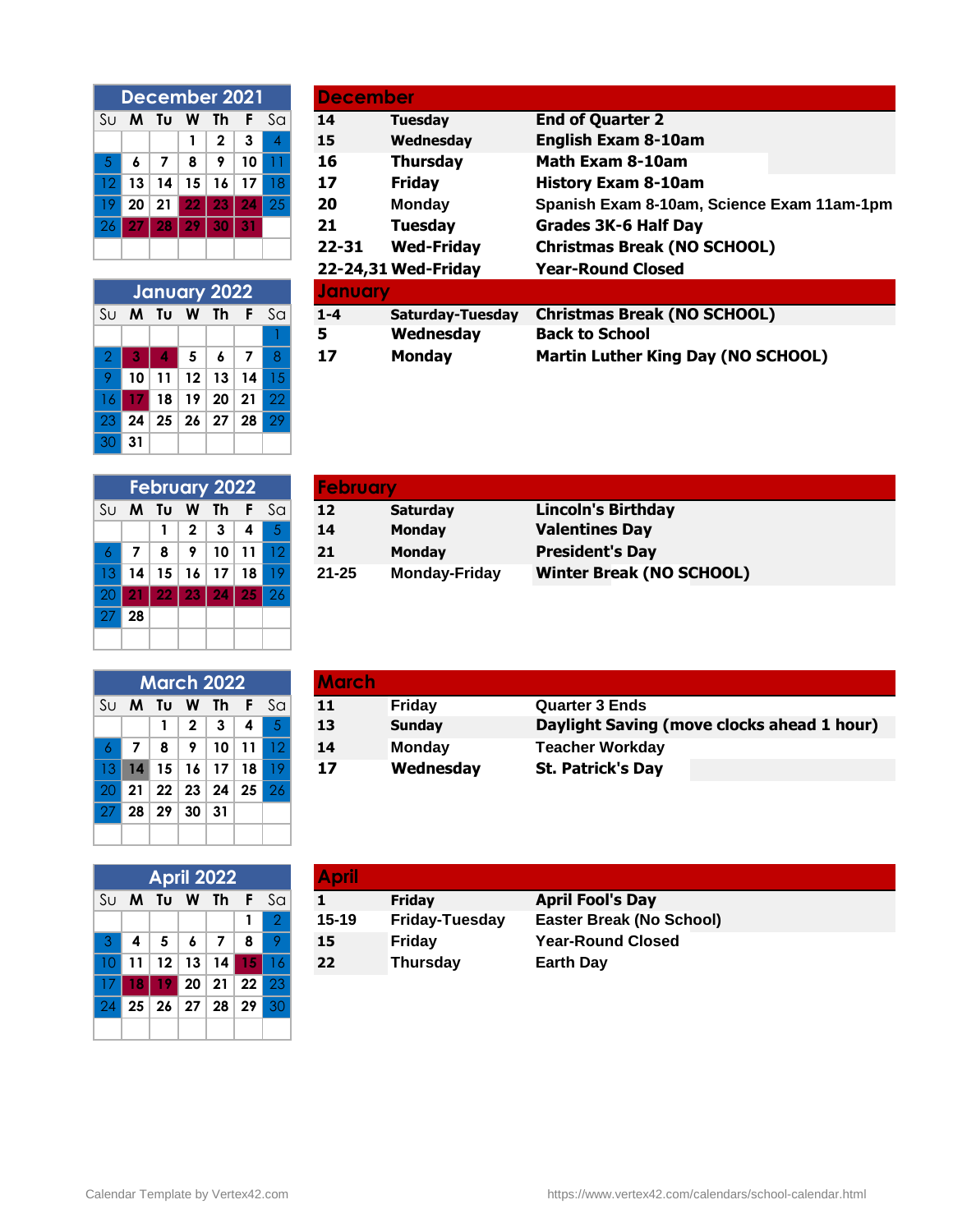| <b>May 2022</b> |          |                               |  |  |                |  |  |  |  |  |
|-----------------|----------|-------------------------------|--|--|----------------|--|--|--|--|--|
| S <sub>U</sub>  |          | M Tu W Th F Sa                |  |  |                |  |  |  |  |  |
|                 |          | $2 \mid 3 \mid 4 \mid 5$      |  |  | $\overline{6}$ |  |  |  |  |  |
| 8               |          | 9   10   11   12   13   14    |  |  |                |  |  |  |  |  |
| 15 <sup>1</sup> |          | $16$   17   18   19   20   21 |  |  |                |  |  |  |  |  |
|                 |          | $22$ 23 24 25 26 27 28        |  |  |                |  |  |  |  |  |
|                 | 29 30 31 |                               |  |  |                |  |  |  |  |  |
|                 |          |                               |  |  |                |  |  |  |  |  |

|                 |             |  | June 2022                                    |                |
|-----------------|-------------|--|----------------------------------------------|----------------|
| $\rm S\sigma$   |             |  | M Tu W Th F Sa                               |                |
|                 |             |  | $2 \mid 3 \mid$                              | $\blacksquare$ |
| 5.              | 6           |  | 7 8 9 10                                     |                |
| 12 <sup>1</sup> |             |  | $13 \mid 14 \mid 15 \mid 16 \mid 17 \mid 18$ |                |
| 19.             |             |  | 20   21   22   23   24   25                  |                |
| 26.             | 27 28 29 30 |  |                                              |                |
|                 |             |  |                                              |                |

|                 |                 |                |                  | <b>May 2022</b>  |                 |    | <b>May</b>   |                      |                                                                   |
|-----------------|-----------------|----------------|------------------|------------------|-----------------|----|--------------|----------------------|-------------------------------------------------------------------|
|                 | Su M            | Tu             | W                | Th.              |                 | Sa | 18           | Wednesday            | <b>Quarter 4 Ends</b>                                             |
|                 | 2               | 3              | 4                | 5                |                 |    | 19           | <b>Thursday</b>      | English Exam 8-10am                                               |
| 8               | 9               | 10             | 11               | 12 <sup>°</sup>  | 13              | 14 | 20           | <b>Friday</b>        | <b>History Exam 8-10am</b>                                        |
| 15              | 16              | 17             | 18               | 19               | 20 <sup>1</sup> | 21 | 23           | <b>Monday</b>        | Spanish Exam 8-10am, Science Exam 11am-pm                         |
| 22              | 23              | 24             | 25               | 26               | 27              | 28 | 24           | <b>Tuesday</b>       | Math Exam 8-10am                                                  |
| 29              | 30 <sup>1</sup> | 31             |                  |                  |                 |    | 25           | Wednesday            | Last Day of School (HALF DAY)                                     |
|                 |                 |                |                  |                  |                 |    | $25 - 30$    | <b>Wednesday-Mon</b> | <b>Year-Round Closed</b>                                          |
|                 |                 |                |                  |                  |                 |    | 26,31        |                      | Thursday, Tuesday 26 Graduation 11am (Location TBD), 31 Teacher \ |
|                 |                 |                |                  | <b>June 2022</b> |                 |    | June         |                      |                                                                   |
|                 |                 | Su <b>M Tu</b> | W                | ın               |                 | Sa |              | Wednesday            | <b>Teacher Workday</b>                                            |
|                 |                 |                |                  | $\overline{2}$   | $\mathbf{3}$    | 4  | $\mathbf{2}$ | <b>Thursday</b>      | <b>Teacher Workday</b>                                            |
| 5 <sup>1</sup>  | 6               | 7              | 8                | 9                | 10              |    | 3            | Friday               | <b>Teacher Workday</b>                                            |
| $\overline{12}$ | 13              | 14             | 15               | 16               | 17              | 18 | 14           | <b>Tuesday</b>       | <b>Flag Day</b>                                                   |
| 19              | 20              | 21             | $22\phantom{.0}$ | 23               | 24 <sub>1</sub> | 25 | 19           | <b>Sunday</b>        | <b>Father's Day</b>                                               |
| $\Omega$        | <b>07</b>       | റാ             | ററ               | $20^{\circ}$     |                 |    |              |                      |                                                                   |

|     | <b>July 2022</b> |   |                                              |  |   |                 |  |  |  |  |
|-----|------------------|---|----------------------------------------------|--|---|-----------------|--|--|--|--|
| Su  | M                |   | Tu W Th F                                    |  |   | Sa              |  |  |  |  |
|     |                  |   |                                              |  | 1 | $\overline{2}$  |  |  |  |  |
| 3   | 4                | 5 | 67                                           |  | 8 | 9               |  |  |  |  |
| 10  | 11 <sup>1</sup>  |   | $12$   13   14   15                          |  |   | $\overline{16}$ |  |  |  |  |
| 17. | 18               |   | $19$   20   21   22   23                     |  |   |                 |  |  |  |  |
| 24  |                  |   | $25 \mid 26 \mid 27 \mid 28 \mid 29 \mid 30$ |  |   |                 |  |  |  |  |
| 31  |                  |   |                                              |  |   |                 |  |  |  |  |

| <b>July 2022</b> |           |                 |    |       |                 |      |   |               |                               |  |
|------------------|-----------|-----------------|----|-------|-----------------|------|---|---------------|-------------------------------|--|
| Su               | M         | Tu              | W  | - Th  |                 | - Sa |   | <b>Friday</b> | <b>Last Day of Year-Round</b> |  |
|                  |           |                 |    |       |                 |      | 4 | <b>Monday</b> | <b>Independence Day</b>       |  |
|                  |           | 5               |    |       | 8               |      |   |               |                               |  |
|                  |           | 12              | 13 | 14    | 15 <sub>1</sub> | -16  |   |               |                               |  |
|                  | <b>10</b> | 10 <sup>1</sup> |    | 20121 | $\sim$          | ററ   |   |               |                               |  |

|                 | August 2022  |                    |                   |                                              |            |  |  |  |  |
|-----------------|--------------|--------------------|-------------------|----------------------------------------------|------------|--|--|--|--|
| Su              |              |                    |                   | M Tu W Th F Sa                               |            |  |  |  |  |
|                 | $\mathbf{1}$ |                    | $2 \mid 3 \mid 4$ |                                              | $5 \mid 6$ |  |  |  |  |
|                 | 8            |                    |                   | 9 10 11 12 13                                |            |  |  |  |  |
|                 |              |                    |                   | 14 15 16 17 18 19 20                         |            |  |  |  |  |
| 21 <sub>1</sub> |              |                    |                   | $22 \mid 23 \mid 24 \mid 25 \mid 26 \mid 27$ |            |  |  |  |  |
| 28 <sup>1</sup> |              | $\boxed{29}$ 30 31 |                   |                                              |            |  |  |  |  |
|                 |              |                    |                   |                                              |            |  |  |  |  |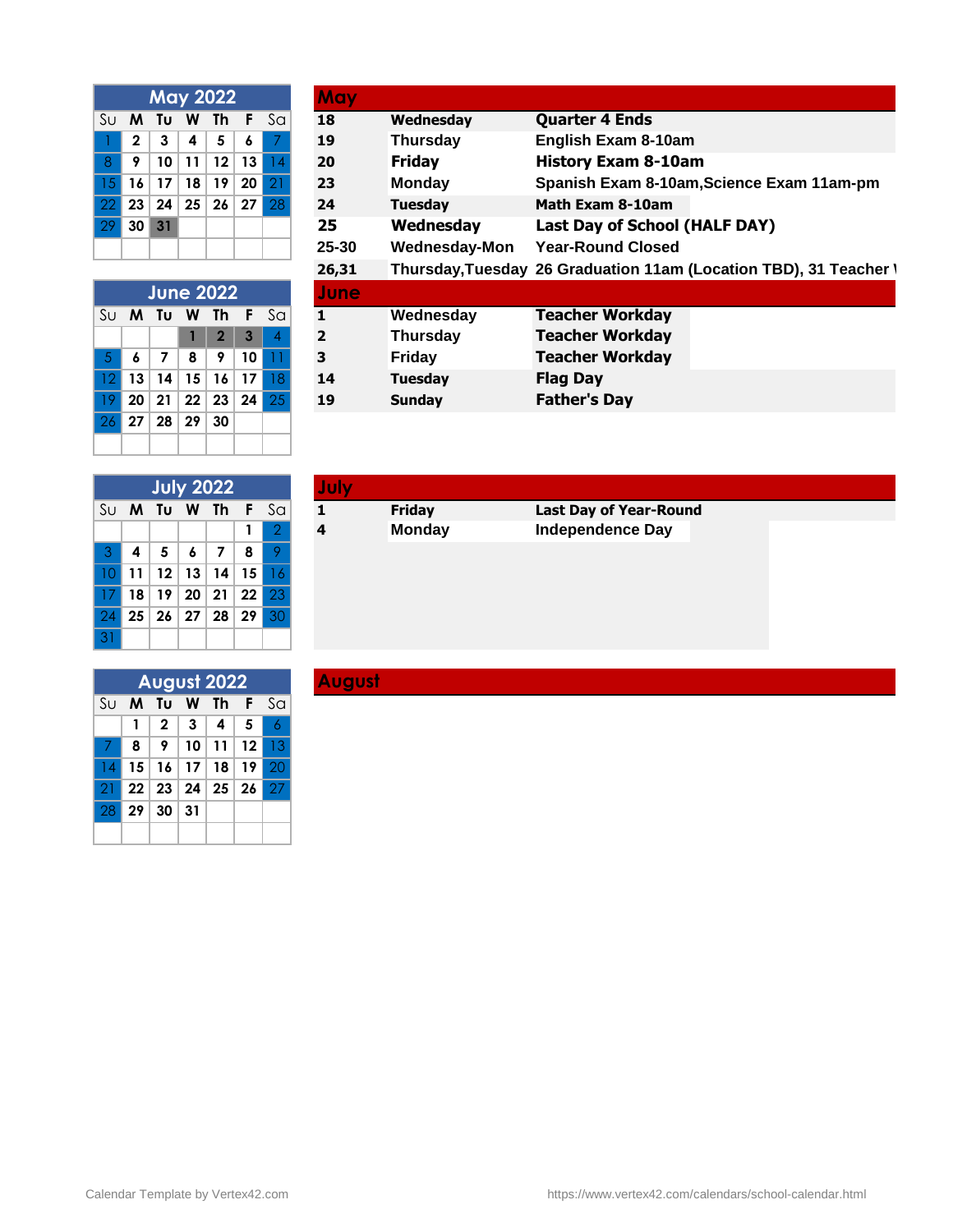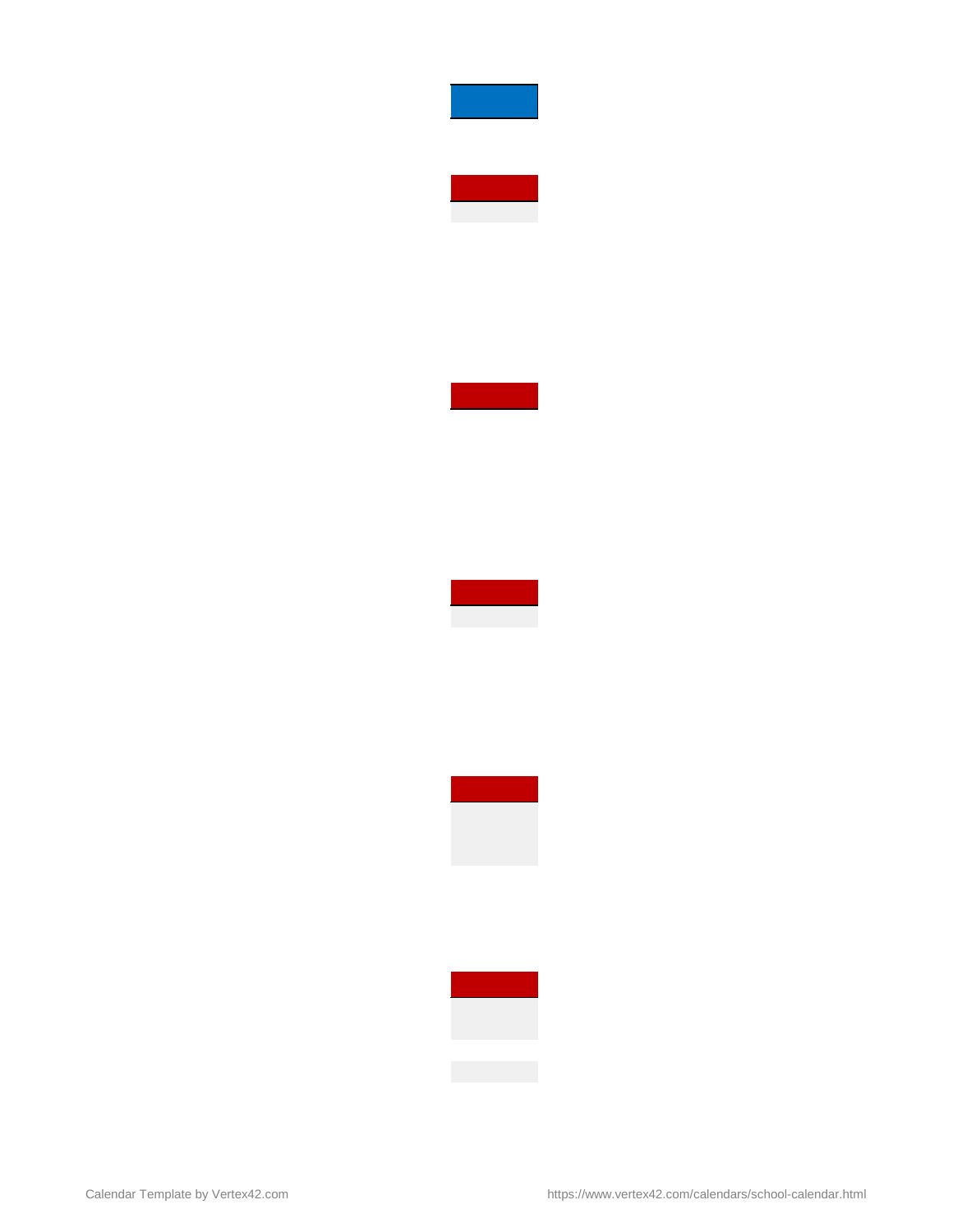